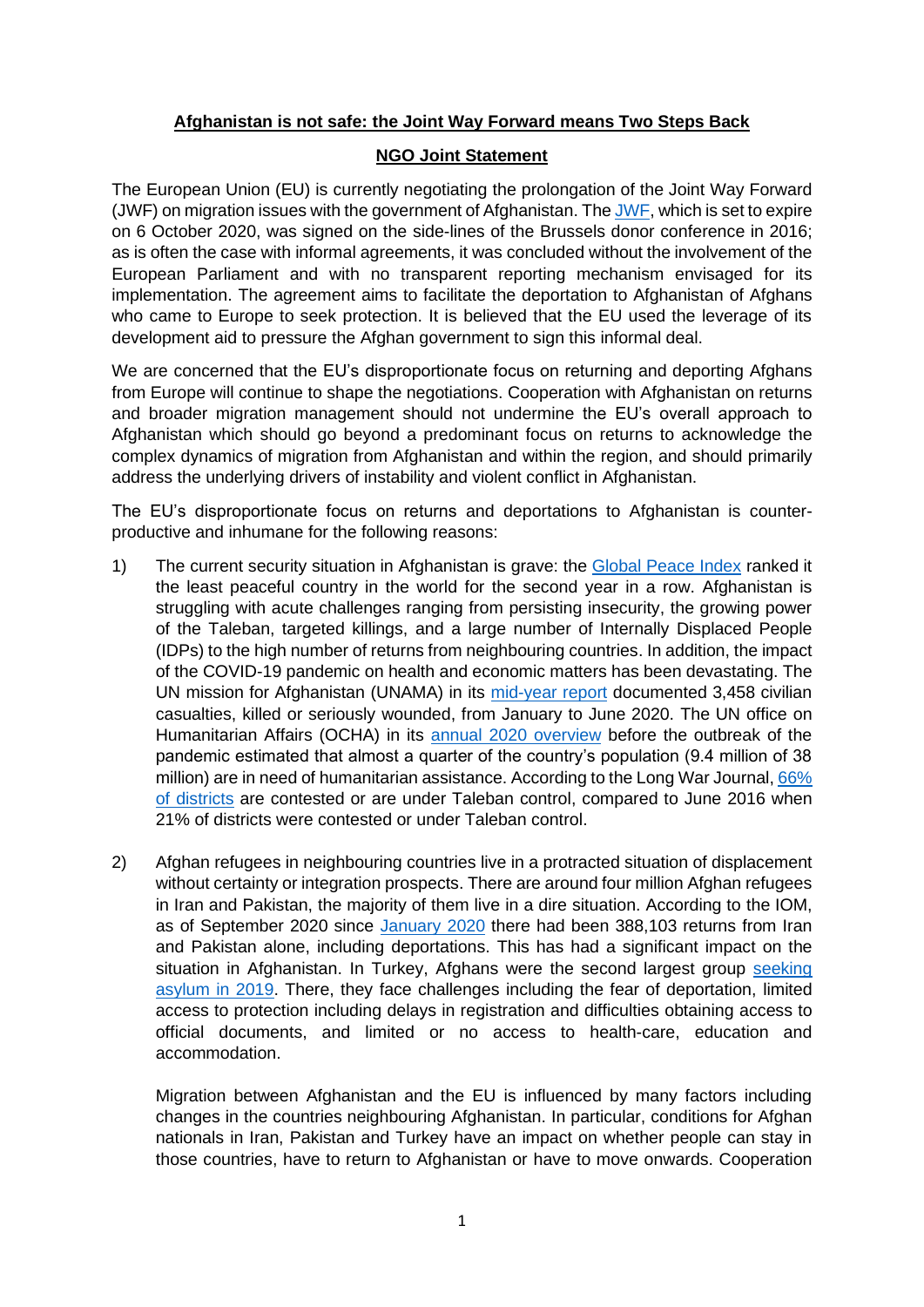between Afghanistan and the EU cannot be considered in isolation of the regional dynamics.

3) Afghans, the second largest group by nationality of people seeking asylum in Europe [in](https://www.easo.europa.eu/asylum-trends-annual-overview)  [2019,](https://www.easo.europa.eu/asylum-trends-annual-overview) are subject to very different [treatment](https://ec.europa.eu/eurostat/documents/2995521/10774018/3-27042020-AP-EN.pdf/b8a85589-ab49-fdef-c8c0-b06c0f3db5e6) across Europe, with the likelihood of protection needs being recognised varying drastically from country to country. For example, the protection rate ranges from 93.8% in Italy to 4.1% in Bulgaria with no credible explanation related to the nature of the individual cases concerned. The continuing extreme divergence of protection rates shows that there are flaws in European asylum systems *and* that it is likely that Afghans in need of protection are not treated fairly or consistently. Afghans constitute almost 50% of the population of the refugee camps on the Aegean islands in Greece, where over 27,000 people are left to live in deeply inadequate conditions. Many other Afghan refugees and asylum-seekers in Greece live in destitution [on the streets of Athens.](https://www.msf.org/greece-evicts-vulnerable-refugees-leaves-them-streets)

If cooperation between the EU and Afghanistan focuses exclusively or disproportionately on deportation, the opportunity to work together on other asylum and migration policies is lost, and the cooperation is not balanced because it does not reflect the priorities of each party. The Afghan government rightly requests mutually beneficial and comprehensive cooperation on migration which acknowledges the positive perception of migration among the Afghan population in Afghanistan and Europe.

Enlarging migration cooperation would also support the EU's commitments to contribute to global sharing of responsibility for refugees as part of its implementation of the Global Compact on Refugees (GCR), [the three-year resettlement](https://www.unhcr.org/protection/resettlement/5d15db254/three-year-strategy-resettlement-complementary-pathways.html) strategy, and its ambitions to develop a joint EU approach to resettlement.

In light of the current situation in Afghanistan and the uncertainty that Afghan asylum-seekers face in Europe, a disproportionate focus on increased returns to Afghanistan is ill-advised and dangerous. We as NGOs, refugee-led organisations and members of the Afghan diaspora make the following recommendations:

## **To the EU and its Member States:**

- *Halt* forced returns to Afghanistan due to the security situation in the country and the challenge of reintegration for returnees from Europe and the neighbouring region. In particular, vulnerable groups and Afghans who were born and grew up outside of Afghanistan should not be "returned".
- *Integrate* EU migration cooperation into the EU's overall approach to Afghanistan. Migration cooperation should not undermine key objectives on peace and security.
- *Address* the root causes of forced displacement and support the reintegration of returnees, support institutional reform, accountable governance and transparent spending of aid. Short-term prioritisation of increasing deportation to Afghanistan undermines the EU's broader objectives and its ability to contribute to lasting peace and prosperity in the country.
- *Pledge* financial support that tackles the root causes of forced displacement from Afghanistan in the upcoming Geneva conference on Afghanistan.
- *Consider* regional dynamics when developing migration policy in relation to Afghanistan, including in the renegotiated Joint Way Forward. This means prioritising support to Afghanistan to manage returnees from neighbouring countries.
- **Refrain** from making development assistance to Afghanistan or economic ties, including trade and investment relations, dependent on increased forced returns.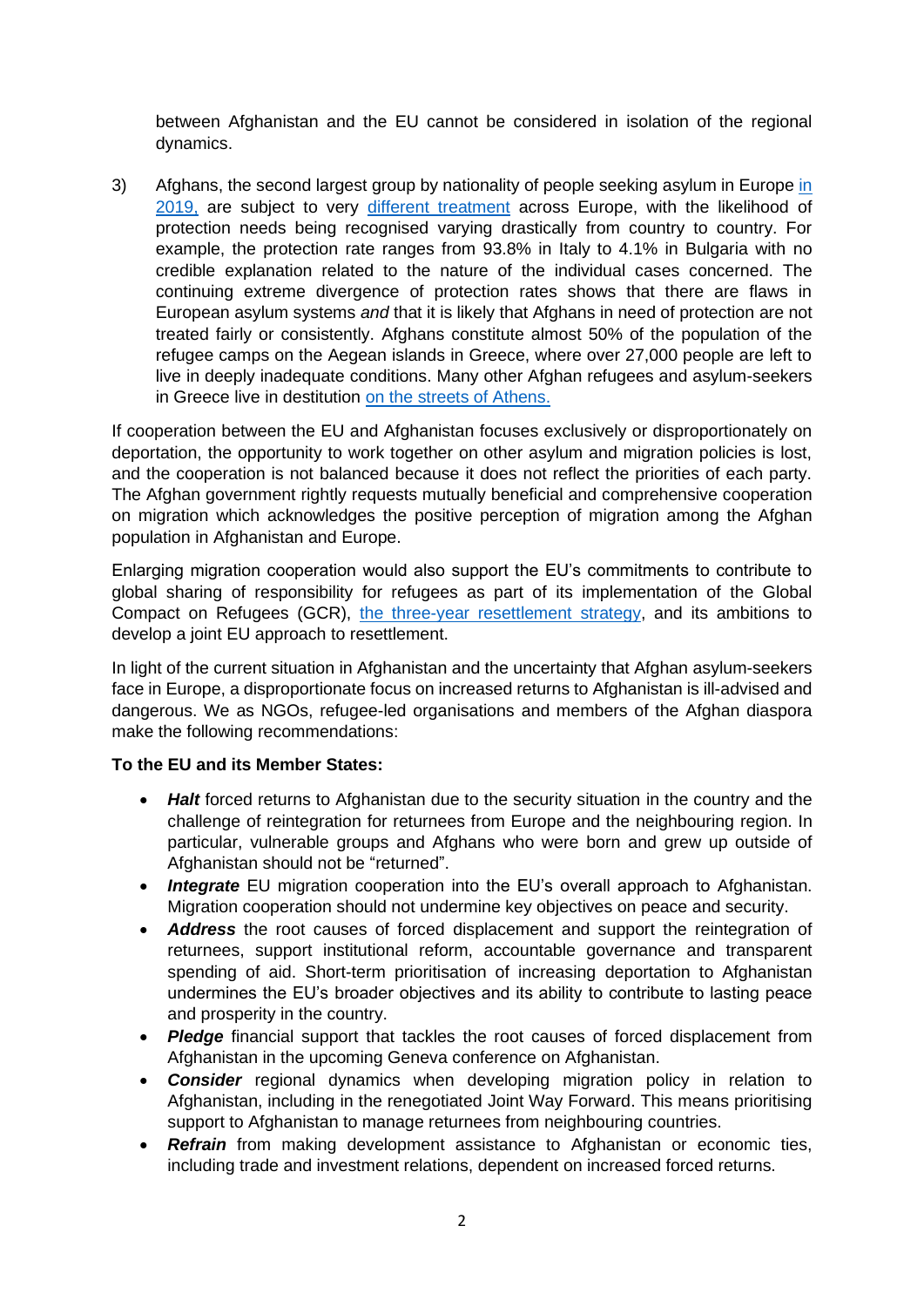- **Expand** migration cooperation beyond return and readmission by expanding regular migration pathways for people in need of protection and to provide specific programmes and opportunities for safe and legal migration including migration for education and employment opportunities.
- *Request* that EASO prepares and publishes an analysis of the practice in EU Member States with low recognition rates for Afghan nationals considering all likely reasons for the divergence.
- **Stop** issuing travel bans on those who return voluntarily and on those deported -unless they are considered a threat to security or have committed serious crimes, in line with but not beyond the relevant provisions of international law.

## **To the European Parliament (EP):**

- *Request* that the relevant EU institutions, primarily the EEAS and the EC, provide an update on the state of the negotiations on the prolongation of the JWF and ensure that the EP is consulted and can play an oversight role.
- *Monitor* the progress of the JWF and ensure that its implementation does not violate international and European law on human rights, asylum and other relevant areas.
- *Ensure* that the EU's development funds address the root causes of forced displacement and are not made conditional on migration-related cooperation imposed by European policy-makers.